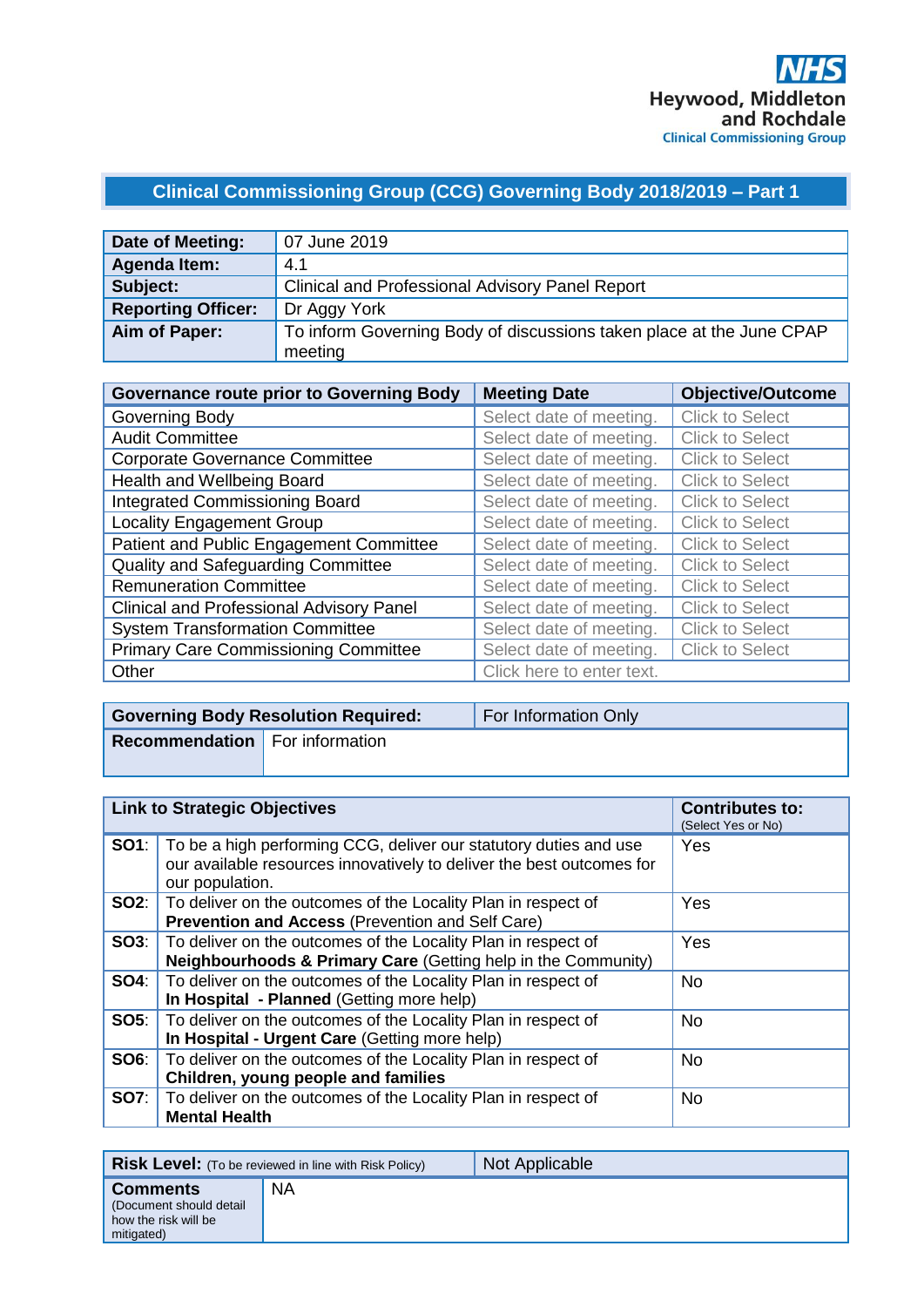| <b>Content Approval/Sign Off:</b>                                 |                       |
|-------------------------------------------------------------------|-----------------------|
| The contents of this paper have been<br>reviewed and approved by: | Chair, Dr Chris Duffy |
| <b>Clinical Content signed off by:</b>                            | Not applicable        |
| Financial content signed off by:                                  | Not Applicable        |

|                                                       | <b>Completed:</b> |
|-------------------------------------------------------|-------------------|
| Clinical Engagement taken place                       | Not Applicable    |
| Patient and Public Involvement                        | Not Applicable    |
| <b>Patient Data Impact Assessment</b>                 | Not Applicable    |
| Equality Analysis / Human Rights Assessment completed | Not Applicable    |

## **Executive Summary**

The June Clinical and Professional Advisory Panel was held at Number One Riverside on Friday 7<sup>th</sup> June 2019.

Clinical Leads Updates

Updates were provided by Dr York and Dr Walker via email.

Action Log/ Feedback from Previous CPAP agenda items

- Any outstanding for June were closed.
- All other items are on July CPAP Agenda.

Workshop/Presentation

## **URGENT/PLANNED CARE REVIEWS**

A presentation detailing the ongoing scheduled and urgent care reviews was given by Sam Merridale. CPAP members discussed themes arising from both reviews.

Representatives from Health Innovation Manchester were invited to partake in the discussions.

## **HEALTH INNOVATION MANCHESTER**

Cara Afzal the Senior Programme Development Lead at HInM attended with members of her team. A presentation was given with regards to the role HInM and how they can support the CCG and wider NES with projects.

Good discussions were had and ideas were generated. Thoughts for potential future projects included:

- Assistance from HInM with HMR to look at Procedures of Limited Clinical Value with the potential for the Utilisation Management Unit to assist in any audits of medical notes for quality purposes (not finance).
- AF Virtual Clinic Model
- Fragility Falls and Fractures Link in with HMR Neighbourhood Teams with regards to falls/frailty.